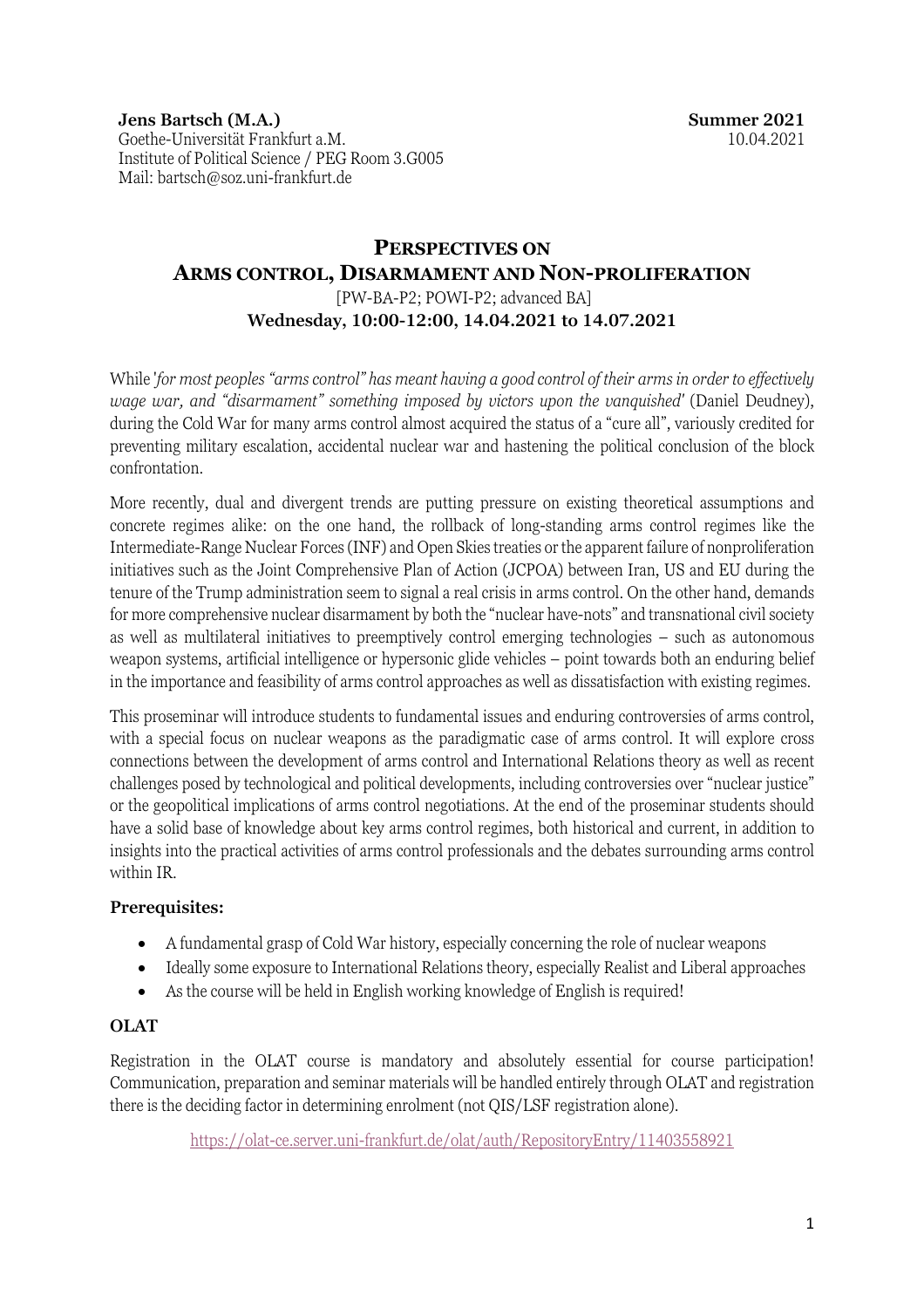# **Certificate Requirements**

# **A. Requirements for Students seeking Participation Certificates ("Teilnahmescheine")**

**1. Reading and Active Participation via Zoom:** As zoom meetings cannot fully replace interaction and discussion normally expected in a seminar context, individual study forms an even more important part of the course and students should be ready for a considerable amount of reading: expect between 50 and 75 pages of readings per week! Unless otherwise indicated students should read *all* required readings.

Due to legal and technical reasons there will be no attendance check for online seminars, but participation is nonetheless required!

**2. Wiki article:** Students are required to contribute to at least two short "Wiki"-style articles of between 500 and 800 words, working in small groups of no more than 3 students each. Registration for these groups will be possible after the first session on 14. April through OLAT, closing on April 21<sup>st</sup> after the second session – per session of the seminar up to three groups can submit Wiki articles.

These articles should introduce and explain key concepts on the basis the respective week´s required and supplemental texts, enabling even students who have not read these specific texts to participate in the discussion. Wiki articles can cover an important treaty, a theoretical concept, an historical case or an international organization – some topic suggestions are listed in the syllabus but feel free to find your own topics! Wiki articles are to be posted in the respective section on OLAT no later than Tuesday 12:00 am to give everyone ample time to read and prepare for Wednesday´s seminar. During the seminar groups should be prepared to deliver a *short* (max. 5 minutes) presentation of "their" concept at opportune moments (ideally, groups should designate one or two members for this task beforehand).

**3. Essays:** Additionally, students are required to submit an essay/thesis paper of 800 to 1200 words on a topic of their choosing. Unlike the wiki entries these will have to be written individually. These short essays should raise questions, problematize, challenge or support narratives and theories from the readings and serve as impulses for discussion (for general tips for writing thesis papers see https://www.fb03.unifrankfurt.de/55406663/WA\_Thesenpapier.pdf [German only]).

Even though wiki entries and thesis papers are shorter than usual end-of-term papers, both will be held to the usual standards of academic writing regarding citation, formatting or style and these factors will impact grading for students seeking "Leistungsscheine". A sample Wiki entry will be available through OLAT.

# **B. Requirements for students seeking grades ("Leistungsschein" / "Modulabschlussprüfung")**

In addition to the points listed under A.), students seeking graded certificates of course participation are required to turn in additional writings, with a choice between:

1.) A **term paper** of at least 4500 words (roughly 12-15 pages) on a topic of your own choosing. Students planning on writing term papers will have to hand in a short abstract (~200 words) of their planned paper by Friday, July 9th , for discussion during the final session. In addition, everyone interested in writing a paper is strongly encouraged to contact me via mail so we can talk about the planned paper via Zoom. Term papers will have to be turned in on September 30<sup>th</sup>.

OR

2.) A **take-home exam**, equivalent to a term paper in length and required work. Exams consist of a number of essay questions which you will have to answer (or rather: discuss) over the course of one week. The resulting essay should be around 4500 – 5000 words. Questions for the takehome exam will be released on Monday, July 19<sup>th</sup> and you will have until the end of Sunday, July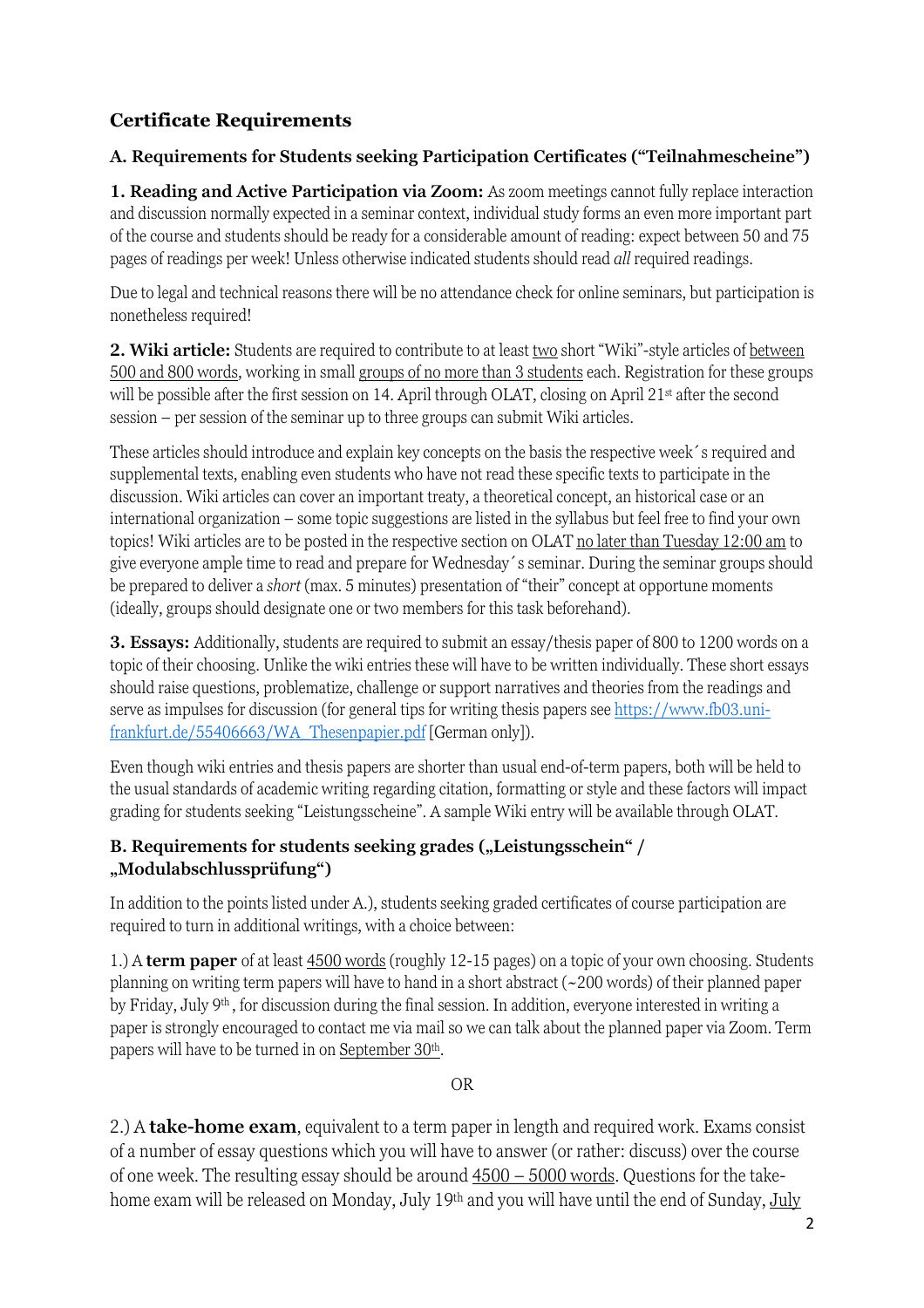25th to upload your exam. Take-home exams have to be worked on individually; utilizing all tools and materials permissible in a regular term paper is not only encouraged but required and answers should include meaningful references to course readings (and, ideally, additional literature).

The final grade will consist of the grades for wiki entries (17,5%, with equal grades for all group members), thesis paper/essay (17,5%) and either term paper or take-home exam (65%).

# **PART I – BASICS OF ARMS CONTROL**

# **14. April Organizational matters & Introduction**

## **21. April What is Arms Control? – and why it is not Disarmament**

## Required Readings:

- Morgan, P. 2012. "Elements of a General Theory of Arms Control" in: Williams, R.E. and P.R. Viotti (eds) *Arms Control: History, Theory, and Policy,* Santa, pp 15-39.
- Mutschler, M.M. 2013. "Arms Control: Concepts and Debates" in: Mutschler, M.M. *Arms Control in Space*, Palgrave Macmillan, pp 16-32.

Wiki entry suggestions: Arms Control, Disarmament, Preventive Arms Control

## **28. April Organizing Arms Control: Unilateral Disarmament, Bilateral Treaties, Multilateral Regimes**

Required Readings:

- Mutschler, M.M. 2013. "Regime Theory and Preventive Arms Control" in: *Arms Control in Space*, Palgrave Macmillan, pp 39-61.
- Kühn, U. 2020. *The Rise and Fall of Cooperative Arms Control in Europe*, pp 155-169.
- Poucet, A. 2006. "Arms Control and Non-Proliferation Treaties: An Ontology of Concepts and Characteristics", in: Avenhaus et al. *Verifying Treaty Compliance: Limiting Weapons of Mass Destruction and Monitoring Kyoto Protocol Provisions,* Berlin & Heidelberg: Springer, pp 41-59.

Supplemental Readings:

• Mueller, J. 2009. "Arms Races: Positive and Negative", in Mueller, J. *Atomic Obsession: Nuclear Alarmism from Hiroshima to Al Queda,* Oxford University Press: pp 73 – 87.

**Read this for:** a counterpoint on how institutionalized arms control and treaties can also hinder efforts at arms reduction and crisis prevention and a case for unilateral action and organically developing "negative arms races" – "arms reduction will happen best if arms negotiators keep out of the way."

Wiki entry suggestions: Multilateralism, Regime Theory, Verification, International **Institutions**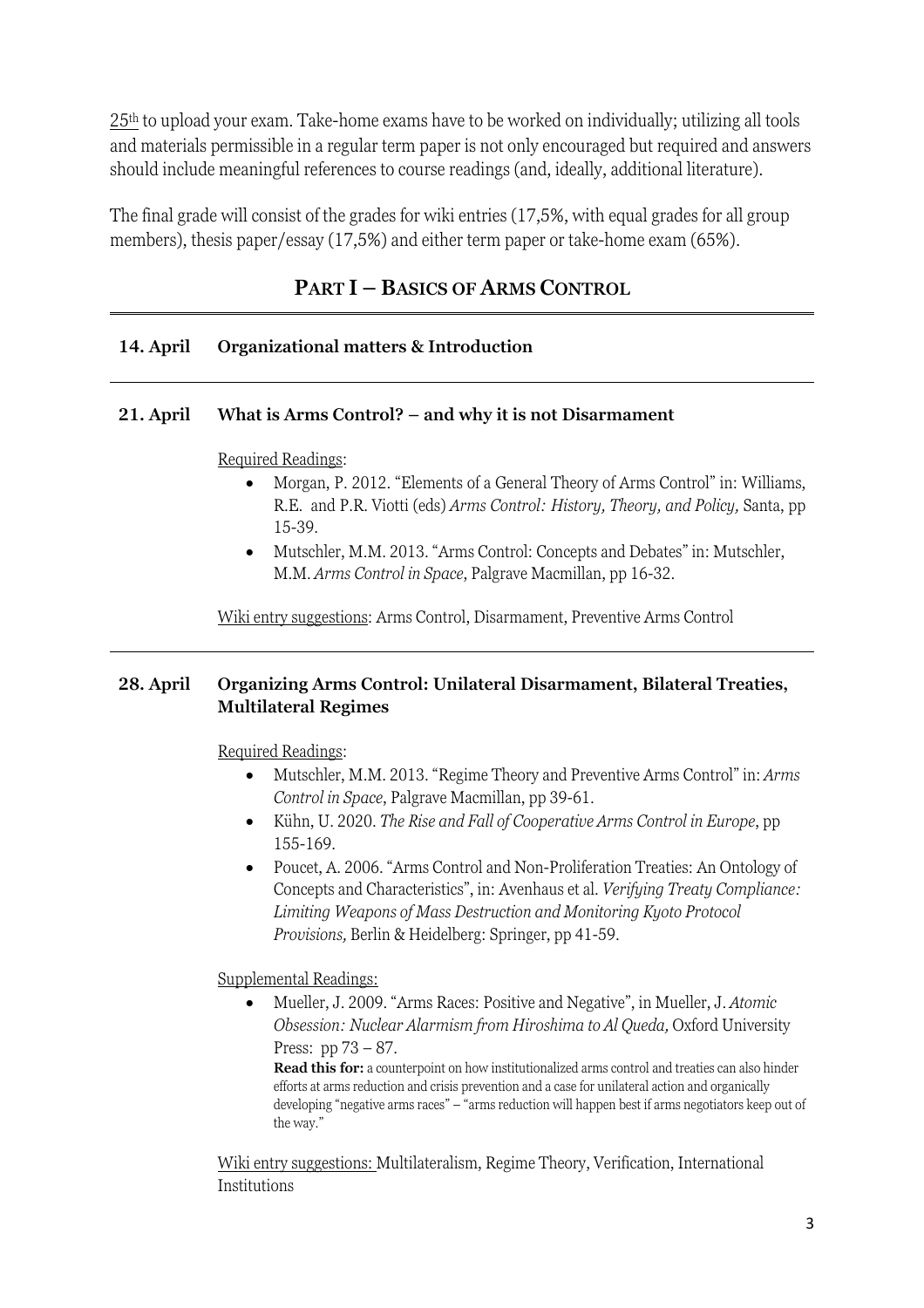## **05. May The Problem of Nuclear Weapons**

#### Required Readings:

- Futter, A. 2021. "What are Nuclear Weapons and why are they so powerful?" in: *The Politics of Nuclear Weapons*, London: Palgrave Macmillan, pp 17–32.
- Futter, A. 2021. "The Nuclear Revolution, Nuclear Strategy and Nuclear War" in: *The Politics of Nuclear Weapons*, London: Palgrave Macmillan, pp 87 – 110.
- Schelling, T. 1967. "The Diplomacy of Violence" in: *Arms and Influence,* Yale University Press, pp. 1-34.

## Supplemental Readings:

- Morgan, P. 2003. "The Essence of Deterrence Theory" in: Morgan, P. *Deterrence Now, Cambridge:* Cambridge University Press, pp 8 – 25 **Read this for:** a more detailed overview of the central tenants of deterrence theory and how it envisioned nuclear usage and non-usage.
- Mueller, J. 2009. "Deterring WWIII: Essential Irrelevance", in Mueller, J. *Atomic Obsession: Nuclear Alarmism from Hiroshima to Al Queda,* Oxford University Press: pp 29 – 42. **Read this for:** a thorough rejection of the central role of nuclear weapons in international politics and the claim that deterrence was crucial for preventing a "hot" Cold War.
- Cohn, C. 1987. "Sex and Death in the Rational World of the Defence Intellectual" *Journal of Women in Culture and Society* 12 (4): 687-718. **Read this for:** A highly interesting account of "nukespeak", the "private language" used in nuclear strategizing and deterrence theory – equal parts amusing and terrifying!)
- https://nuclearsecrecy.com/nukemap **Visit this for:** vivid visualizations of the effects of nuclear weapons and the global reach of ballistic missiles.

Wiki entry suggestions: Strategic Balance & Mutually Assured Destruction, Deterrence Theory, Nuclear Age, Types of Nuclear Weapons

## **12. May The Nuclear Arms Control Regime**

#### Required Readings:

- Futter, A. 2021. "Managing Nuclear Threats: Structures of Global Nuclear Governance" in: *The Politics of Nuclear Weapons,* Palgrave Macmillan: 171-89.
- Biswas, S. 2014*. Nuclear Desire: Power and the Postcolonial Nuclear Order.*  Minneapolis: University of Minnesota Press, pp 27-74.

Supplemental Readings:

• Feiveson, H.A., Glaser, A., Mian, Z., von Hippel, F. 2014. *Unmaking the Bomb.*  Cambridge: MIT Press, pp. 1 -19 & 173- 85. **Read this for:** technical & political background on the chances & difficulties of achieving disarmament and nonproliferation by limiting countries´ access to plutonium & enriched uranium.

Wiki entry suggestions: Nuclear Non-Proliferation Treaty, Test Ban Treaties, SALT & START, Nuclear Weapon Free Zones, Fissile Material & Enrichment, IAEA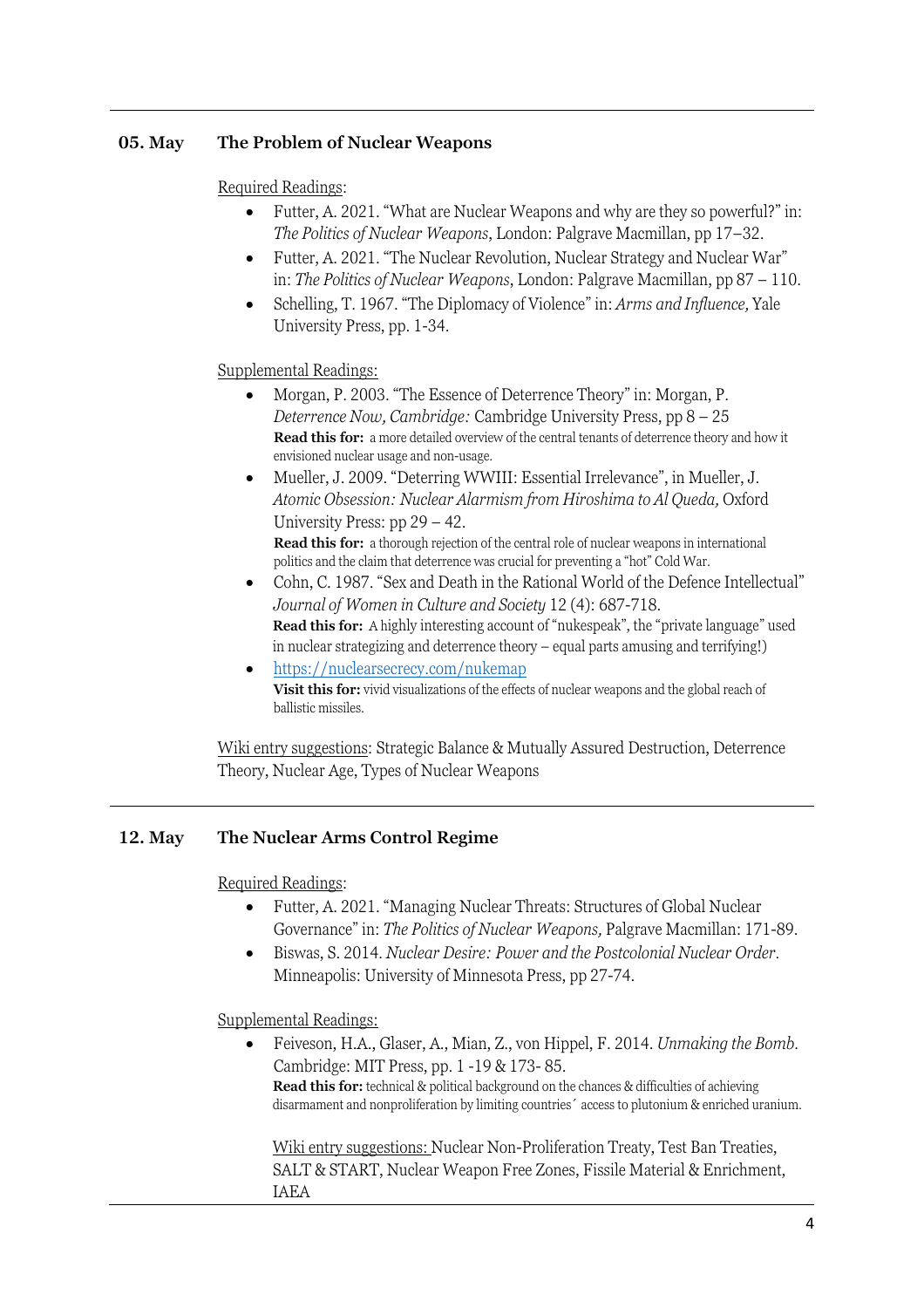# **19. May Conventional Arms Control & Confidence Building**

Required Readings:

• Koivula, T. 2017. "Conventional Arms Control in Europe and Its Current Challenges" in: Koivula, T. and K. Simonen (eds) *Arms Control in Europe: Regimes, Trends and Threats,* Helsinki: National Defence University Press, pp 113 – 129.

AND at least one of the following:

- Prezelj, I and D. Harangozo. 2018 "The Vienna Document CSBM Mechanisms and Related Brief History" in Prezelj and Harangozo, Confidence and Security-Building Measures in Europe at a Crossroads, Baden-Baden: Nomos: 22-38.
- Dunay,P. and H. Spitzer, 2005, "The Open Skies Negotiations And the Open Skies Treaty", in: Dunay et al. Open Skies: A Cooperative Approach to Military Transparency and Confidence Building, Geneva: United Nations Institute for Disarmament Research, pp. 17-52.
- Zwilling, M. 2006. "Treaty on Conventional Force in Europe", in: Avenhaus et al. *Verifying Treaty Compliance: Limiting Weapons of Mass Destruction and Monitoring Kyoto Protocol Provisions,* Berlin & Heidelberg: Springer, pp 153-169.

Supplemental readings:

• Fatton, L.P. 2016. "The impotence of conventional arms control: why do international regimes fail when they are most needed?" *Contemporary Security Policy* 37 (2): 200-222.

**Read this for:** a critical perspective highlighting the importance of domestic politics as opposed to international regimes, based on the Washington Naval Treaty of 1922 and the Conventional Forces in Europe Treaty.

Wiki entry suggestions: Conventional Arms Control, Helsinki Conference & Confidence Building, Conventional Forces in Europe Treaty, Vienna Document, Open Skies Treaty

## **Supplemental: Other Non-Nuclear Arms Control Regimes**

Wisotzki, S. 2013. "Humanitarian Arms Control […]" in Müller, H and Wunderlich, C. *Norm Dynamics in Multilateral Arms Control: Interests, Conflicts, and Justice, University of Georgia Press, pp 82-103.*

**Read this for:** an overview of arms control efforts aimed primarily at preventing human suffering, not outbreak of conflicts, including the treaties banning anti-person mines and cluster ammunitions. Cirincione, J., Wolfsthal,J.B. and Rajkumar, M. 2015. "Biological and Chemical Weapons, Agents and Proliferation" in Cirincione/Wolfsthal/Rajkumar, *Deadly Arsenals: Nuclear, Biological and Chemical Threats, pp 57-67.*

**Read this for:** a short overview of the history of biological and chemical weapons as well as the efforts to control and ban both, introducing the most important treaties and regimes; appendix includes examples of chemical and biological agents and their effects.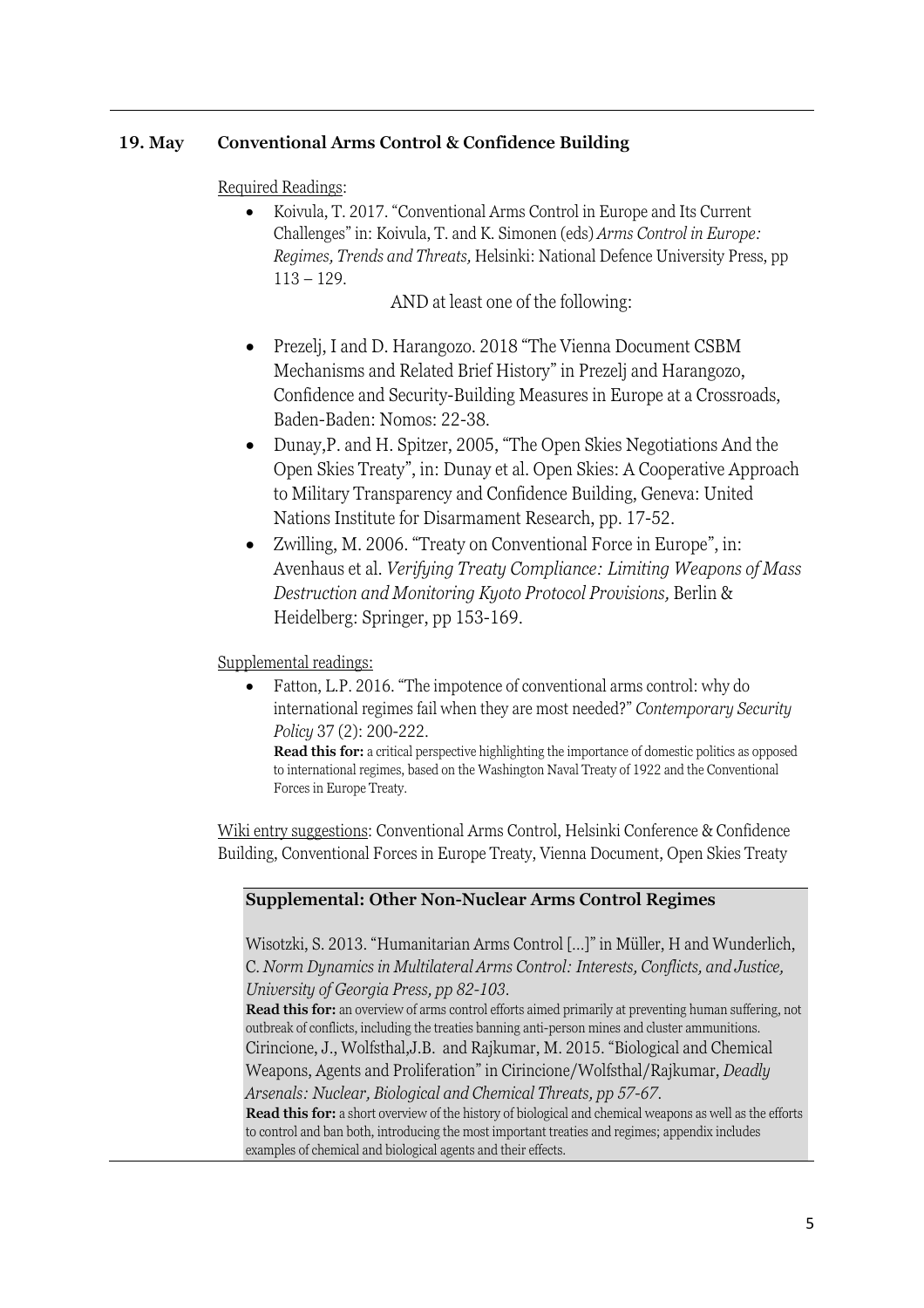# **PART II – PERSPECTIVES ON ARMS CONTROL**

## **26. May Nuclear Nonproliferation – why bother?**

## Required Readings:

- Waltz, Kenneth (2003) "More may be Better", in: Sagan, Scott D. and Kenneth N. Waltz. 2003*. The Spread of Nuclear Weapons: A Debate Renewed.* New York: W.W. Norton & Company, pp  $3 - 45$ .
- Sagan, Scott (2003) "More will be Worse", in: Sagan, Scott D. and Kenneth N. Waltz. 2003*. The Spread of Nuclear Weapons: A Debate Renewed.* New York: W.W. Norton & Company, pp 46 – 82.

Read both texts on the spread of nuclear weapons and decide with which author´s position you identify more; formulate a short argument  $($   $\sim$  1 min.) in support for why you think "more" or "less" will be "better" and be prepared to present it during the seminar.

## Supplemental readings:

• Mueller, J. 2009. "Proliferation: Slow and Substantially Inconsequent", in Mueller, J. *Atomic Obsession: Nuclear Alarmism from Hiroshima to Al Queda,* Oxford University Press: pp 89–102.

**Read this for:** account of proliferation as, while not "better", not "a big deal" as a problem in international politics, questioning & criticizing mainstream views.

Wiki entry suggestions: Strategic Balance, Stability-Instability-Paradox, Nuclear Weapons in South Asia, Nuclear Accidents, "Proliferation Optimism & Pessimism"

#### **02. June Arms Control & International Relations Theory**

Required Reading:

- Bull, H. 1976. "Arms Control and World Order", *International Security* 1: 3-16.
- Buzan, B., Hansen, L. 2009, "The Cold War challenge to national security: peace research and arms control", in: *The Evolution of International Security Studie*s, New York: Cambridge University Press, pp. 101-118.
- Wright, S. 2009. "Feminist Theory and Arms Control", pp 191-213.

## Supplemental Reading:

- Krieger, Z. and A.I. Roth 2005. "Nuclear Weapons in Neo-Realist Theory*" International Studies Review* 9(3): 369-384. **Read this for:** A detailed account how prominent neo-realist thinkers Kenneth Waltz and John Mearsheimer tackled the problem of nuclear weapons over time.
- Adler, E. 1992. "The Emergence of Cooperation: National Epistemic Communities and the International Evolution of the Idea of Nuclear Arms Control". *International Organization* 46(1): 101-145. **Read this for:** further elaboration of the role of national and transnational actors such as scientists in developing norms and pushing for arms control and disarmament.

Wiki entry suggestions: Realism, Feminist International Relations Theory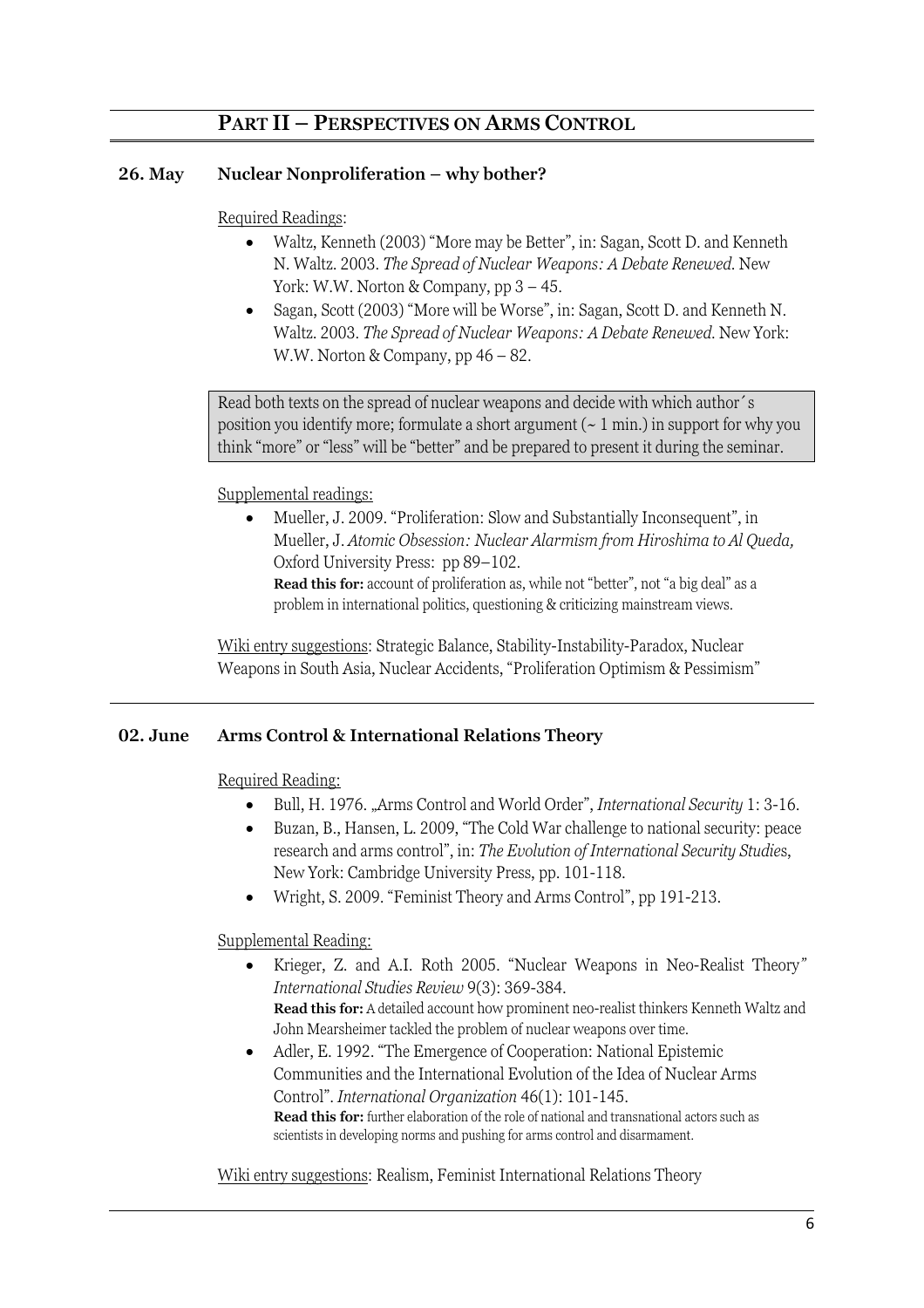## **09. June Arms Control & Global Justice**

Required Readings:

- Biswas, S. 2014*. Nuclear Desire: Power and the Postcolonial Nuclear Order.*  Minneapolis: University of Minnesota Press, pp 75-108.
- Tannenwald, N. 2013. "Justice and Fairness in the Nuclear Nonproliferation Regime*" Ethics & International Affairs* 27(3): 299-317.

Supplemental Readings:

• Knopf, J. 2012. "NGOs, Social Movements and Arms Control" in: Williams, R.E. and P.R. Viotti (eds) *Arms Control: History, Theory, and Policy,* Santa, pp 169- 192.

**Read this for:** an overview of how civil society has impacted and contributed to arms control efforts, from the earliest peace movements in the 19<sup>th</sup> century up to modern regimes resulting from (among other things) public pressure, such as the Ottawa treaty banning land mines.

Wiki entry suggestions: Postcolonial Theory, Nuclear Nonproliferation Treaty, Peaceful Uses of Nuclear Energy

## **16. June Arms Control vs. Disarmament?**

Required Reading:

- Freedman, Lawrance. 2019. "Is 'Old School' Nuclear Disarmament Dead?", in Njølstad, Olav and Steen, B.N.V. (eds) *Nuclear Disarmament – A Critical Assessment*, New York: Routledge, pp. 9 – 24
- Glaser, Charles L. 2019. "Was Nuclear Disarmament ever alive?", in Njølstad, Olav and Steen, B.N.V. (eds) *Nuclear Disarmament – A Critical Assessment*, New York: Routledge, pp. 25 – 42
- Craig, Champel. 2020. "Can the Danger of Nuclear War be Eliminated by Disarmament?", in Sauer, T. et al (eds) *Non-Nuclear Peace*, PalgraveMacmillan, pp 167 – 180.

Supplemental Readings:

• Johnson, R. 2019. "The Nuclear Ban Treaty and Humanitarian Strategies to Eliminate Nuclear Threats" in: *Nuclear Disarmament – A Critical Assessment*, New York: Routledge, pp. 75 – 91. **Read this for:** an argument in favor of the nuclear ban treaty by one of the co-founders of the International Campaign to abolish Nuclear Weapons.

Wiki entry suggestions: International Campaign to abolish Nuclear Weapons (ICAN), Global Zero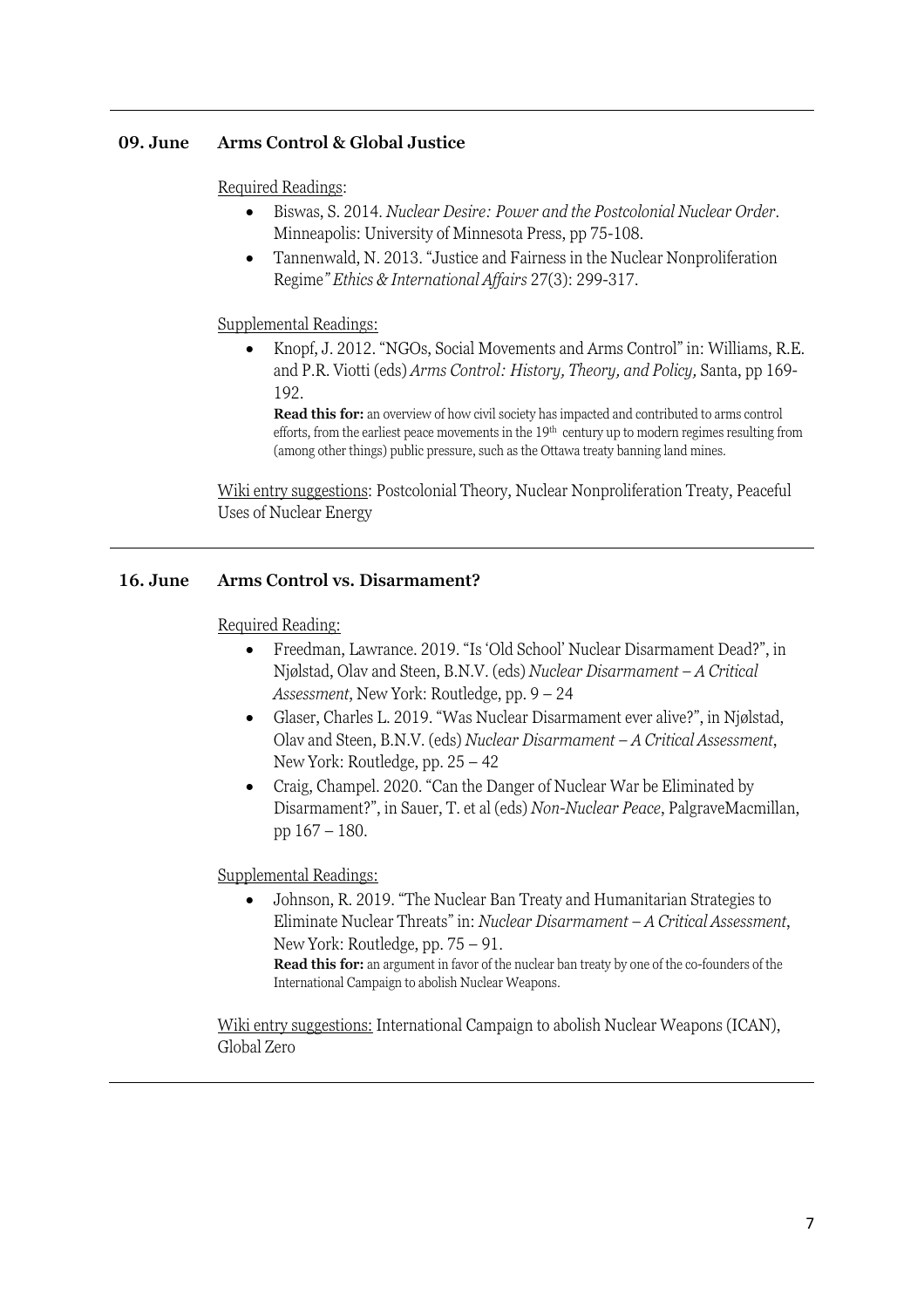# **PART III – CASE STUDIES & OUTLOOK**

## **23. June Case Study I: Iran and the "Nuclear Deal"**

#### Required Readings:

- Sagan S. and Waltz, K. 2007. "Nuclear Iran: Promoting Stability or Courting Disaster?" *Journal of International Affairs* 60(2): 135 – 150
- Samore, G. et al. 2015. *The Iran Nuclear Deal: A Definitive Guide*. Belfer Center for Science and International Affairs,  $pp  $4 - 15$ .$
- Rezaei, F. 2019. "Iran and the United States: The Rise and Fall of the Brief Détente" in: *Iran´s Foreign Policy after the Nuclear Agreement*, Palgrave Macmillan, pp 21-44.

## Supplemental Readings:

• Rezaei, F. 2019. "The Negotiated Political Order and the Making of Iran's Foreign Policy" in: *Iran´s Foreign Policy after the Nuclear Agreement*, Palgrave Macmillan, pp 1-19.

• https://www.armscontrol.org/act/2021-04/features/arduous-path-restoringiran-nuclear-deal

Visit this for: an up to date (April  $'21$ ) perspective on the challenges of reviving the nuclear deal.

Wiki entry suggestions: Joint Comprehensive Plan of Action, Iranian Revolutionary Guards Corps, Regional Arms Races

#### **30. June Case Study II: A Crisis of Arms Control in Europe?**

Required Readings:

- Zellner, W., Oliker, O., Pifer, S. 2020, A Little of the Old, a Little of the New: A Fresh Approach to Conventional Arms Control in Europe", *Deep Cuts Issue Brief* #11, pp 1-13.
- Kulesa, L. 2019 "The Future of Conventional Arms Control in Europe" *Survival* 60 (4): 75–90.
- Anderson, J.V. and A.J. Nelson. 2019. "The INF Treaty: A Spectacular, Inflexible, Time-Bound Success", *Strategic Studies Quarterly* Summer 2019: 90- 117.
- Kühn, U. 2019. "Between a rock and a hard place Europe in a post INF world" *The Nonproliferation Review*, 26 (1-2): 155-166.

Wiki entry suggestions: American Justifications for Withdrawing from INF Treaty, Russian Justifications for Suspension of CFE Treaty

**Read this for:** background on the Iranian political System, including internal factionalism and differing perspectives on the JCPOA.